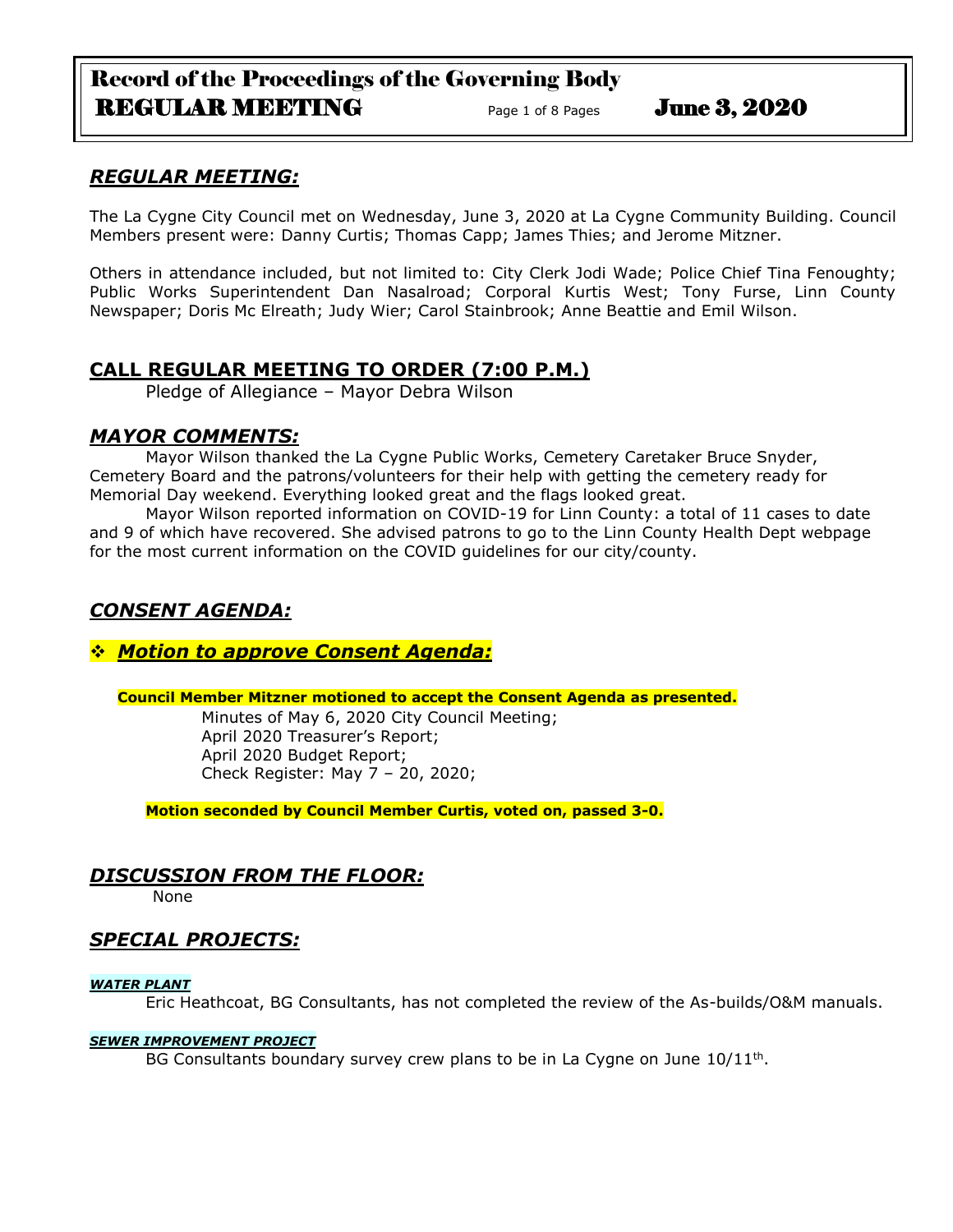# Record of the Proceedings of the Governing Body REGULAR MEETING Page 2 of 8 Pages June 3, 2020

# *SPECIAL PROJECTS:*

## *KDOT CCLIP*

City Clerk Wade had to take KDOT's Right of Way certification class (attempted on May 29, 2020). Information has been received pertaining to the acquisition process. The Design Summary Document (DSD) from Hugh Bogle, Local Road Engineer (KDOT) has been received indicating the project is programmed on the 2020-2021 Kansas State Transportation Improvement plan.

# *REPORTS OF CITY OFFICERS:*

**CITY ATTORNEY –BURTON HARDING –**

None

### **CHIEF OF POLICE/CODES OFFICER -TINA FENOUGHTY**

**8 – Traffic Stops Conducted Citations issued since last meeting**

| <b>Speed in School Zone</b> | <b>Suspended DL</b>          |  |
|-----------------------------|------------------------------|--|
| <b>Failure to Signal</b>    | <b>Riding on Motorcycles</b> |  |
| <b>Expired Tag</b>          | <b>No DL</b>                 |  |
| No Tag                      | <b>Speed</b>                 |  |
| Dog Tags                    | <b>Insurance</b>             |  |
| Dog at large                |                              |  |

**Calls for Service / Reports – 05/20/20 thru 06/03/20**

| Animal Bite $-1$             | <b>Traffic Complaint -1</b>                      |
|------------------------------|--------------------------------------------------|
| <b>Juvenile Comlaint - 1</b> | <b>Non-Injury Accident w/Property Damage - 2</b> |
| Civil Matter $-2$            | Criminal Damage $-1$                             |
| Follow $Up - 5$              | Vehicle LockOut-1                                |
| Gas Leak $-1$                | <b>Found Property - 1</b>                        |

## **Codes Enforcement**

The following letters have been sent: Grass Letters – 7 INOP Veh Letter- 2 Nuisance Letters - 4

## **Animal Control**

 $2020/2021$  there have been  $119$  dogs tagged

153 Post Cards were mailed the week of May  $25<sup>th</sup>$  as a reminder to get animals tags

**VIN Inspections-** 3 completed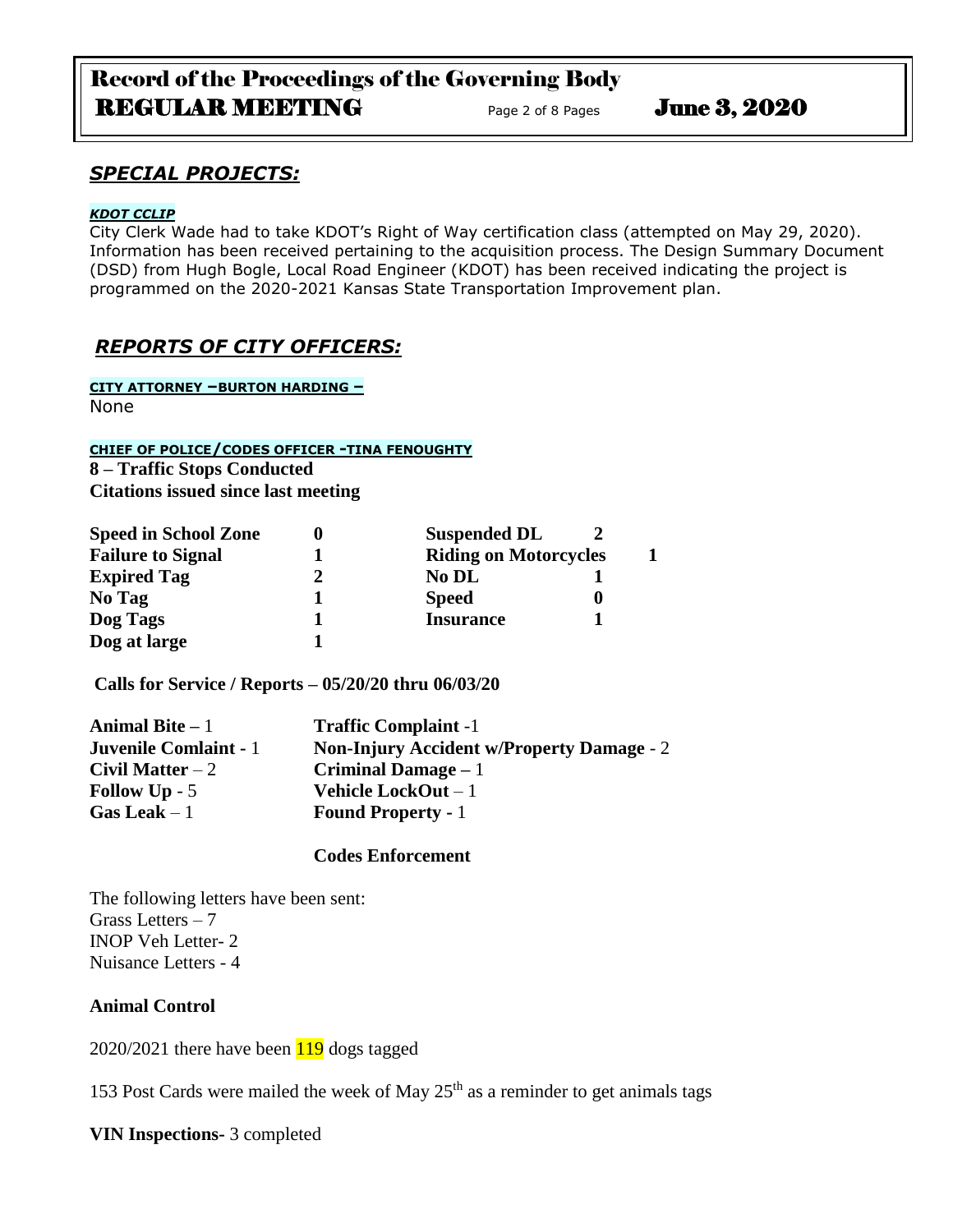# Record of the Proceedings of the Governing Body REGULAR MEETING Page 3 of 8 Pages June 3, 2020

# *REPORTS OF CITY OFFICERS CONT:*

**New Business**

-Still waiting to hear response on a final Grant application. Should know by July 1<sup>st</sup>.

## **Accrued Overtime for Department**: Month of May = **42 (26 Comp Time/16 Overtime)**

#### **PUBLIC WORKS DEPARTMENT – PUBLIC WORKS SUPERINTENDENT (PWS) DAN NASALROAD** Report From 05-04-2020 to 05-18-2020

## **Committee Discussions**

### **Water and Gas:**

- Issues with the water Plant Generator have been corrected.
- USDI has completed the annual leak survey, waiting for report.
- Met with Water committee.
- Been working with BG Consultants on water plant efficiency and future water sales.

#### **Street:**

- Still doing repairs on streets weather permitting.
- Backhoe has brake issues and contacted repair service.

#### **Sewer:**

- Industrial park lift station repair parts ordered.
- Reviewed railroad sewer project with committee.

#### Park:

• Going to need mulch in the play area.

#### Cemetery:

- Mowing and weed eating has fallen a little behind due to the weather.
- Met with Cemetery Committee about rules, funding, and organization.
- Mower taken to Blue Valley for repair. 2-3 weeks for repair.
- Mower fleet is aging, will need to research mower prices for possible purchase this year.

#### **FIRE DEPARTMENT – FIRE CHIEF DAN NASALROAD –**

• Still no training.

#### **CITY CLERK – JODI WADE**

Report from 5/21/2020 – 6/3/2020

- Work on the 2021 State Budget workbook.
- Completed submission of CDBG-CV Grant application forms to SEKRPC
- Met with the Cemetery Committee (Danny Curtis/Tommy Capp) on Monday, June 1 to review codes section and financials for the cemetery.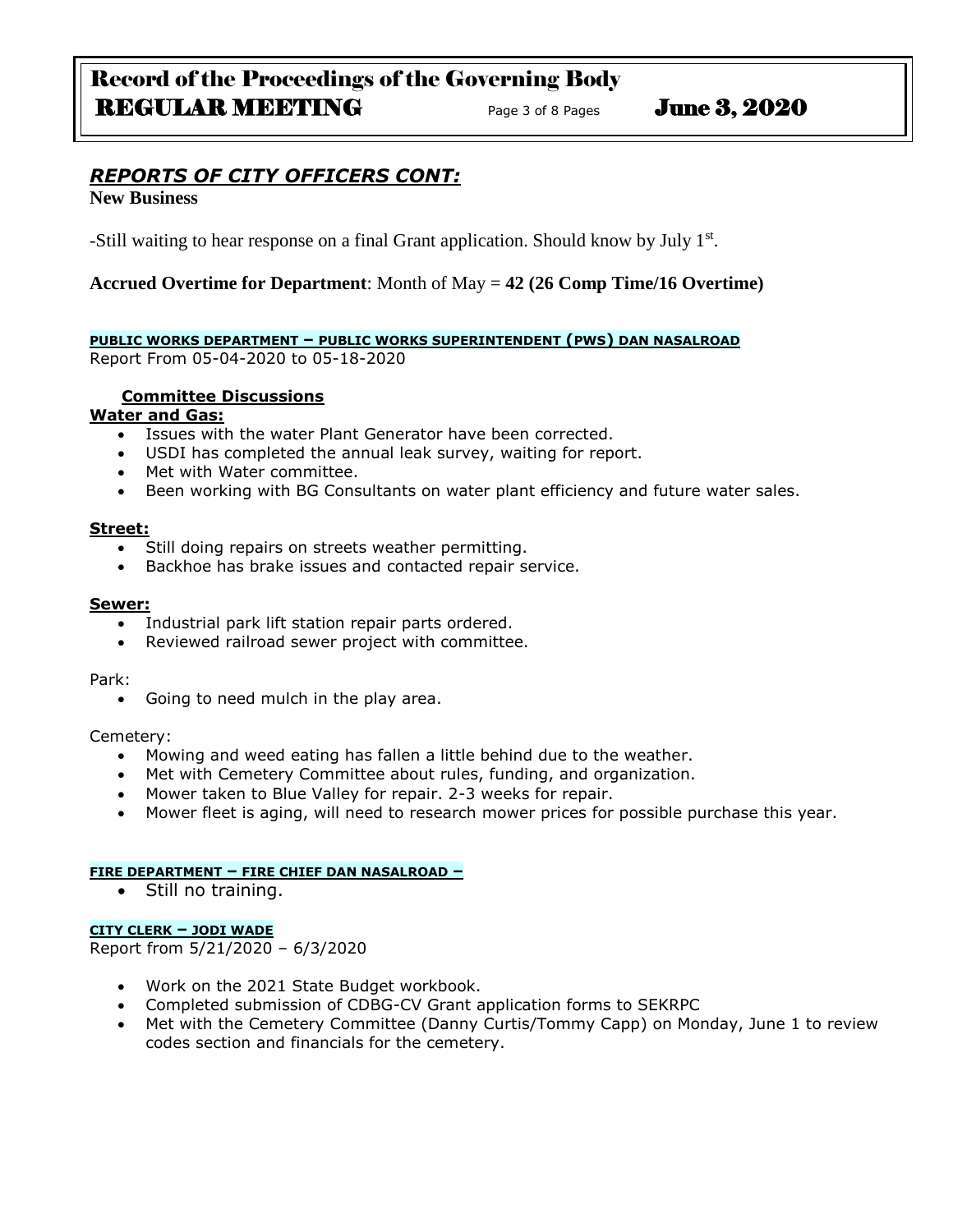# Record of the Proceedings of the Governing Body REGULAR MEETING Page 4 of 8 Pages June 3, 2020

# *REPORTS OF CITY OFFICERS CONT:*

- Phone call meeting set-up with Morgan Barnes for June 4, 2020 to review possible presenters and costs for customer service training.
- Reached out to Jeff Deane regarding the KORA/KOMA training for the July. He will follow up with some dates the first week of June.
- Working with Burton on the draft for the Water Contract Agreement for LVL.
- Working on draft of Administrative Policy No 9 Purchasing Policy
- Working on draft of Cemetery Codes book section, reviewing the State Statutes.
- Creating an RFP for the repairs to the sewer line located under the railroad down by the RR crossing near E 2150 Rd. 6/2/2020 Spoke to a representative with JLL regarding the lack of response and was given the email for the Supervisor of the permit department. Email was sent to the supervisor on 6/2/2020.
- Prepared and mailed out postcard reminders for Dog Tags.
- Prepared a letter for budget (even pay) customers regarding the procedure for the budget pay program and giving them the balance to be paid by next June.
- Prepared a letter for landlords asking them to register as a landlord and explaining the new section to the codes book regarding shut-offs of service.
- Researched (2) issues with burials at the cemetery.

Meetings/Trainings Attended virtually:

- Website upgrade meeting to review new platform.
- Conference calls with the League of Municipality every 2-3 days.

Projects:

- Capital Improvement Planning.
- Pictures for the counter have been received. Contacted Kent Wade to stop by to finish up the trim work.

Overtime Hours for City Hall for the Month of May: 24.75

# *COUNCIL COMMITTEE REPORTS:*

## *WATER & GAS -*

Clerks are still working on preparing the draft for ordinance. PWS Nasalroad revised a section pertaining to yardlines/installation. (Tabled until June 17 meeting)

## *STREET –*

Comments or suggestions regarding the RFP for Stormwater Master Plan.

#### *SEWER-*

Review new sewer rate to start August 1, 2020 and letter to patrons. CC Wade reviewed the financials used to determine the new rate. The total project cost prior to any grant funds is approx. \$6.3 million. In order to cover the normal operations and maintenance for the sewer utility plus the bond payments (principal/interest) the city will need approximately \$19,000+ monthly. The new base rate for sewer would be \$15.00 (no gallons included) and \$3.50/1,000 gallon of use thereon plus a \$20 debt service fee.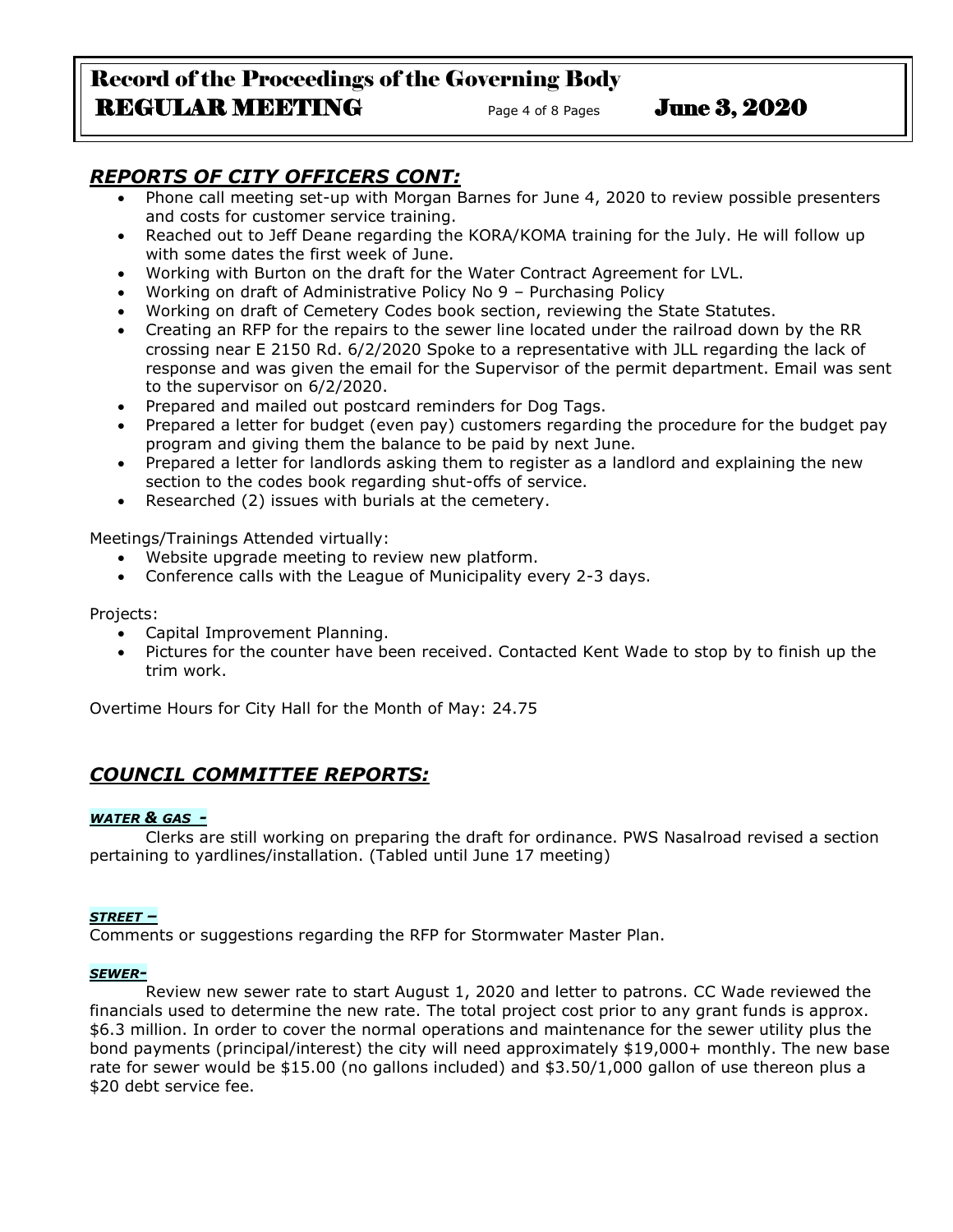## *COUNCIL COMMITTEE REPORTS: SEWER-*

### *Motion*

**Council Member Mitzner motioned to approve the sewer rate letter for patrons and the new monthly sewer rate of \$15.00 base (no gallons included), \$3.50/1,000 gallon thereon and \$20 debt service fee effective August 1, 2020. Motion seconded by Council Member Capp, voted on, passed 4-0.** 

#### *PARK-*

La Cygne Community Park board is meeting on June 11 to discuss Blast in the Park and determine guidelines for the park operation this summer. Council Member Curtis said the Baseball ball field lighting is in progress of being replaced. CC Wade asked Council Member Curtis to be sure to advise the City Hall of the status on the rental of the pavilions and the campground.

#### *CEMETERY –*

Committee, Mayor, PWS Nasalroad, and CC Wade met on Monday, June 1 to review information regarding the finances and regulations for the cemetery

#### *PUBLIC SAFETY –NONE*

## *COUNCIL COMMITTEE REPORTS CONT:*

#### *COMMUNITY BUILDING-*

The Public Building Commission is putting together a draft survey for the Council to review at the June  $17<sup>th</sup>$  meeting.

### *EMPLOYEE RELATIONS & TRAINING –*

KORA/KOMA training dates have not been received yet from Jeff Deane. CC Wade has reached out to Pleasanton and Mound City regarding a Customer Service training workshop. CC Wade is checking with Paula Downs who does the Customer Service presentations for the Clerk Municipal Training Institute and Scot Loyd who does "Ethics in Work and Everyday Life" presentations.

## *SPECIAL COMMITTEE REPORTS:*

*EMERGENCY MANAGEMENT –NONE SWANFEST COMMITTEE -NONE PLANNING & ZONING COMMISSION-NONE*

## *UNFINISHED BUSINESS:*

#### *ADMINISTRATIVE POLICY NO 9 – PURCHASING AND BIDDING POLICY*

CC Wade handed out a draft to the Council and Mayor to review. The department heads: Chief Fenoughty, CC Wade and PWS Nasalroad met to work on information for the draft.

#### *KORA/KOMA TRAINING WORKSHOP FOR MAYOR, GOVERNING BODY, FULL-TIME EMPLOYEES, PLANNING & ZONING AND LA CYGNE COMMUNITY PARK BOARD.*

CC Wade reached out to Jeff Deane with Lauber Municipal Law still no confirmation on dates.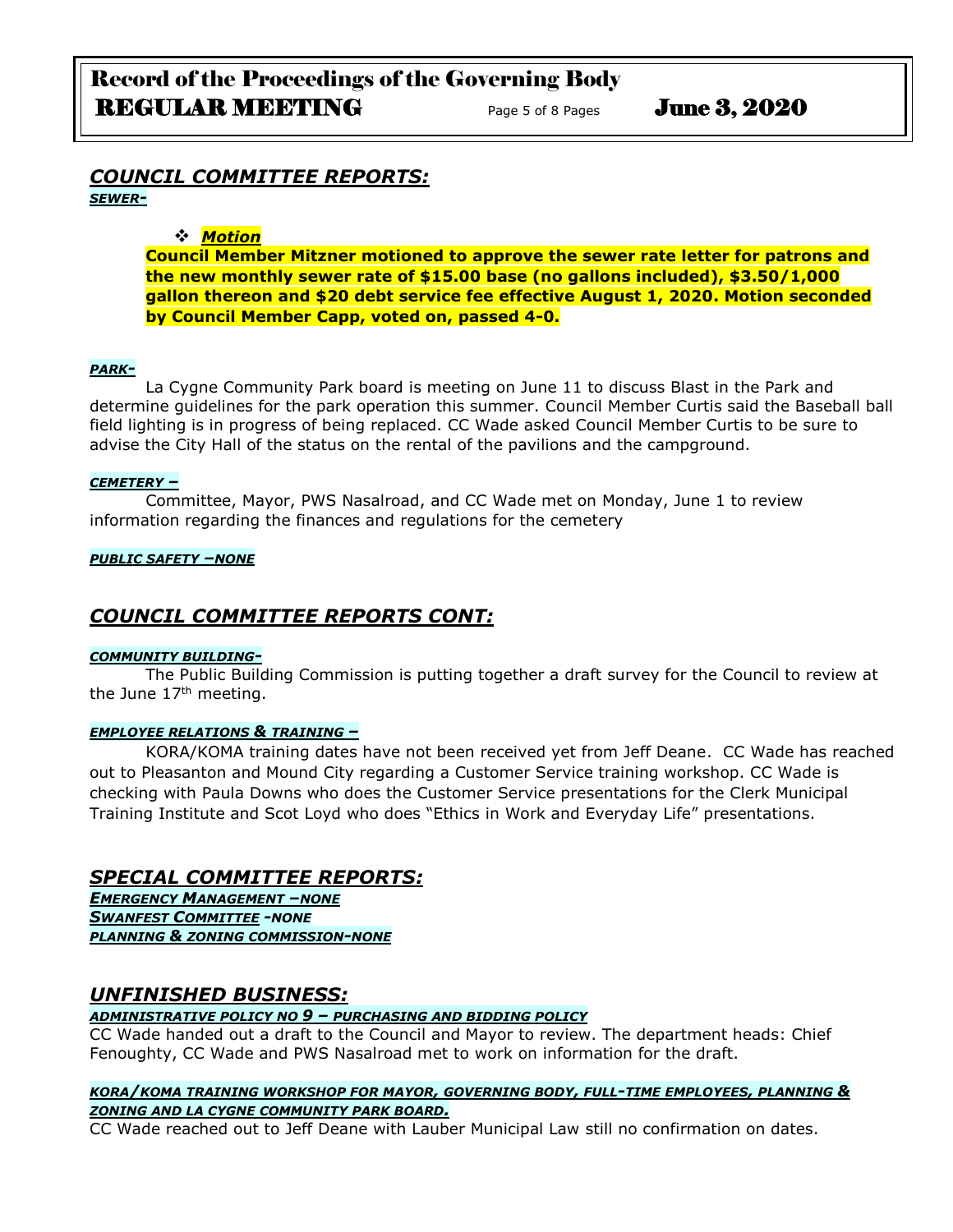# Record of the Proceedings of the Governing Body REGULAR MEETING<br>
Page 6 of 8 Pages June 3, 2020

# *UNFINISHED BUSINESS CONT:*

## *CUSTOMER SERVICE TRAINING –*

CC Wade has reached out to Pleasanton and Mound City regarding a Customer Service training workshop. CC Wade is checking in Paula Downs who does the Customer Service presentations for the Clerk Municipal Training Institute and Scot Loyd who does "Ethics in Work and Everyday Life" presentations.

## *NEW BUSINESS:*

#### **SALES OF FIREWORKS:**

A patron who sets up a Firework Sales location called to confirm it was OK for them to open for business? City Council members stated firework sales wouldn't be any different than a retail sales store. CC Wade will contact the patron and advise them of the recommendations from the Linn County Health Department regarding guidelines for social distancing, signage and disinfecting.

#### **UTILITY SHUT-OFF FOR JUNE 2020:**

The Utility shut-off order ended at midnight on May 26, 2020. The Council waived the penalty for late payment on utility bills during the State of Emergency period. Also, per the city codes shutoffs are to occur on the  $1<sup>st</sup>$  of the month. The shut-offs were not done on June  $1<sup>st</sup>$  but have been scheduled for June 8, 2020. Will the City be charging the \$50 reconnect fee for the services that will be shut-off for past due bills as per the La Cygne City Code? City Council Members held discussion regarding the past due balances and remarks were made regarding concerns of the outstanding balances continuing to increase even if payment plan options were established. Discussion was also held pertaining to the 10% penalty amount and the \$50 reconnect. Council Member Thies suggested to continue to waive the penalty for the month of June 2020 and reduce the reconnection fee to \$25 for the month of June 2020 but effective July  $1<sup>st</sup>$  the shut-offs will occur, the 10% penalty will occur on July 16th and the reconnection fee will be at the normal \$50 rate.

#### *Motion*

**Council Member Thies motioned to waive the penalty for June 2020, proceed with shut-offs on June 8, 2020, set the reconnect fee to \$25 for the month of June 2020. Effective July 2020 the city will return to the normal shut-off of the 1st, a 10% penalty on the 16th of the month and a reconnection fee of \$50. Motion seconded by Council Member Capp, voted on, passed 4-0.** 

### **LA CYGNE CITY HALL/COMMUNITY BUILDING/BITAKER PARK RE-OPENING:**

Council Member discussed the current recommendations from the Linn County Medical Health board (County Commissioners) and the guidelines from the original Phase 2 Ad Astra plan. Council Member Capp inquired if it has been a problem for the City Hall to be closed. CC Wade stated no issues have arisen and most people have adapted to the routine for bills. Council Member Mitzner asked if having the door locked to the public has caused any city work/tasks to not be accomplished. CC Wade replied all work has been able to be accomplished. Council Member Capp suggested the Compactor operator use their own discretion regarding assisting patrons with placing their trash in the compactor. The Council suggested to have the Bitaker Park go hand-in-hand with the La Cygne Community Park for opening the playground areas. Council Member Curtis will advise the City Hall after June  $11<sup>th</sup>$  regarding the playground status. Mayor Wilson confirmed the opinion of the Council was to leave the City Hall door locked and to not rent the community building for the month of June. The re-opening of the City Hall, Community Building and North (Bitaker) Park will be kept on the agenda under unfinished business to be reviewed monthly.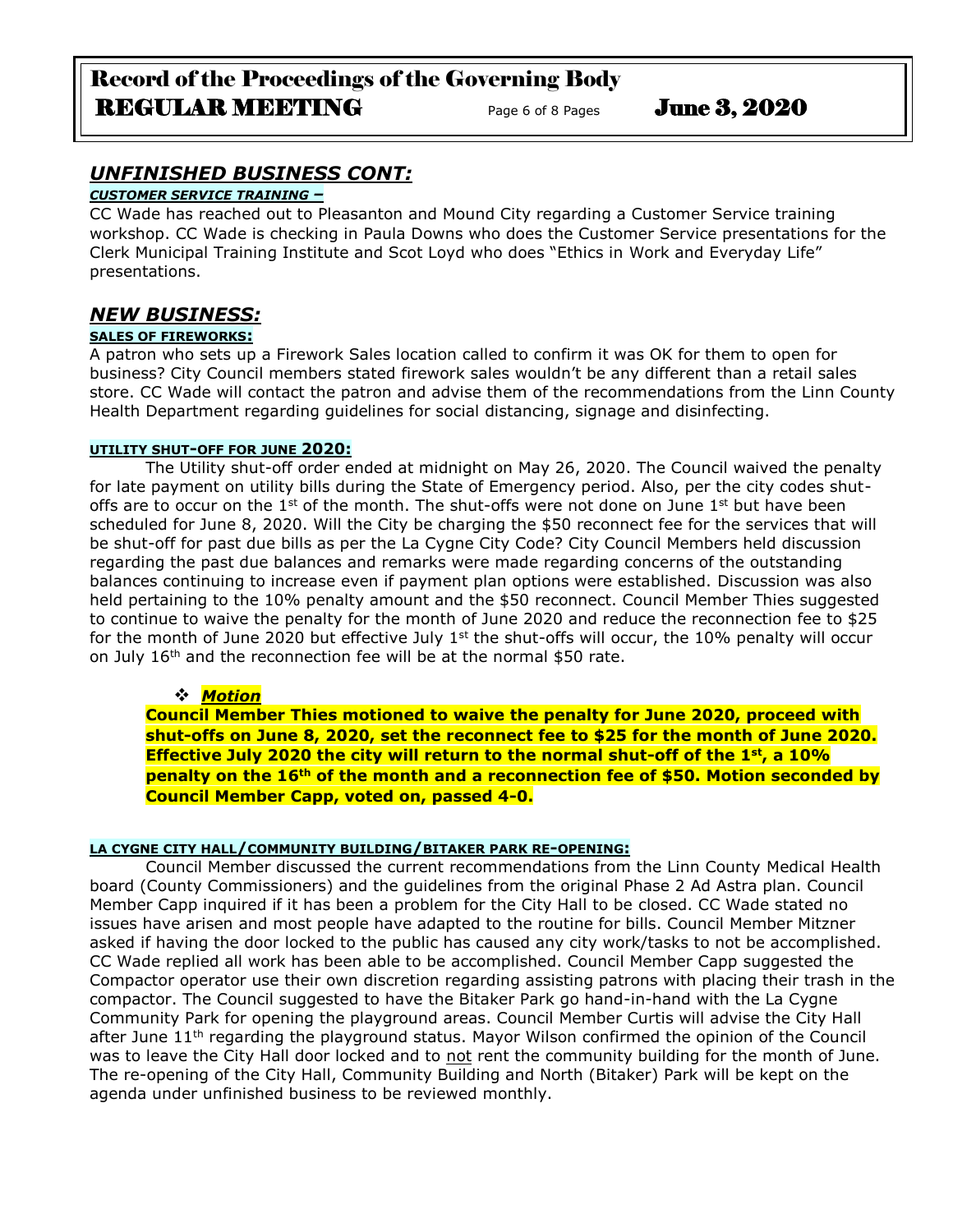# Record of the Proceedings of the Governing Body REGULAR MEETING Page 7 of 8 Pages June 3, 2020

# *NEW BUSINESS CONT:*

## **PEOPLES TELECOMMUNICATIONS CONFERENCE-CALL PLATFORM RATES:**

CC Wade reviewed the conference-call platform rates from Peoples Telecommunications. Cost is \$10/month for the service. Cost for 500 minutes is \$75/month. Cost for 250 minutes is \$40/month. Cost per minute per person is figured on each conference call. Council Member Capp asked what the terms of the contract would be and CC Wade indicated she would need to research the information. Discussion was held regarding virtual programs such as; Zoom, Go to Meeting, etc. Council Member Mitzner asked how many of the employees and Council Members had access to internet or electronics to allow them to use those virtual tools. CC Wade will find out more information on the terms of the agreement and will also send a thank you card for providing the City with the service during the state of emergency.

# *EXECUTIVE SESSION:*

*Motion* 

**Council Member Mitzner motioned to go in to executive session for 20-minutes following a 5-minute break for discussion of matters relating to security measures which would jeopardize such security measures if discussed in an open meeting. Motion seconded by Council Member Capp, voted on, passed 4-0. 8:26pm** 

## **Open Sesssion resumed at 8:48pm**

## *Motion*

**Council Member Curtis motioned to go in to executive session for 10-minutes discussion of data relating to financial affairs. Motion seconded by Council Member Capp, voted on, passed 4-0. 8:48pm** 

## **Open Sesssion resumed at 8:58pm**

# **OTHER BUSINESS:**

Council Member Mitzner informed the Mayor and Council he would not be able to attend the June 17th or July 1<sup>st</sup> meeting. Council Member Curtis stated he would also not be able to attend the July 1<sup>st</sup> Council meeting. Council Member Thies, Capp and Curtis would be present at the June  $17<sup>th</sup>$  meeting. Discussion will be held during the June  $17<sup>th</sup>$  meeting regarding the lack of quorum for the July  $1<sup>st</sup>$ meeting. Mayor Wilson has been reaching out to people regarding the vacant seat for the Council and has only (1) possible patron considering at this point.

# **NOTES AND COMMUNICATIONS TO COUNCIL:**

Mayor Wilson shared an email received from Mike Roberts regarding trash & litter along the roads, in the ditches and parking lots. Mayor Wilson drove around town to take a look at the some of the areas around town.